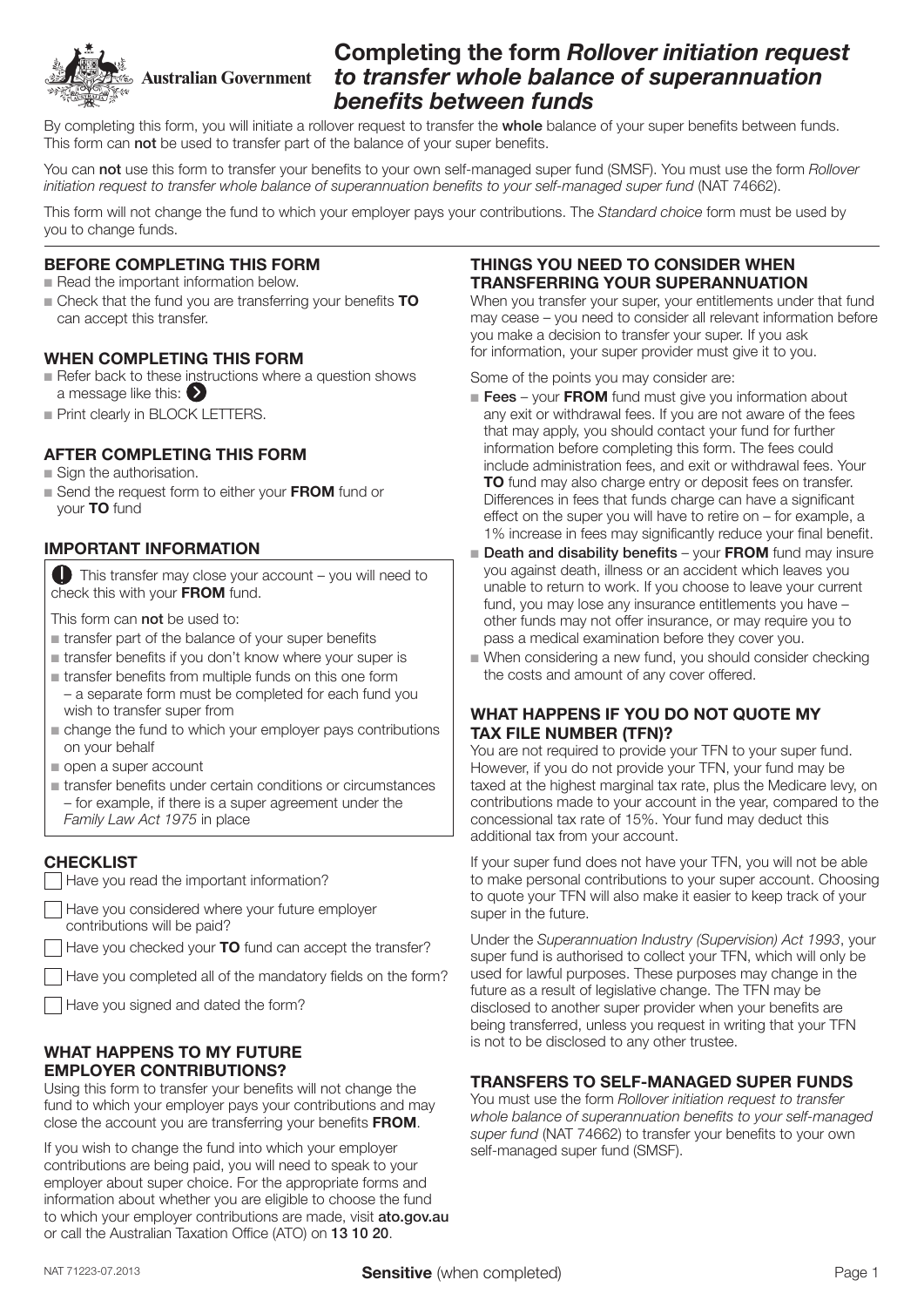## HAVE YOU CHANGED YOUR NAME OR ARE YOU SIGNING ON BEHALF OF ANOTHER PERSON?

If you have changed your name or are signing on behalf of the applicant, you will need to provide a certified linking document – a linking document is a document that proves a relationship exists between two (or more) names.

The following table contains information about suitable linking documents:

| Purpose                                 | Suitable linking documents                                                                                                    |
|-----------------------------------------|-------------------------------------------------------------------------------------------------------------------------------|
| Change of<br>name                       | Marriage certificate, deed poll or change of<br>name certificate from the Births, Deaths<br>and Marriages Registration Office |
| Signed on<br>behalf of the<br>applicant | Guardianship papers or Power of Attorney                                                                                      |

# CERTIFICATION OF PERSONAL DOCUMENTS

All copied pages of **original** proof of identification documents (including any linking documents) need to be certified as true copies by any individual approved to do so (see below).

The person who is authorised to certify documents must sight the original and the copy and make sure both documents are identical, then make sure all pages have been certified as true copies by writing or stamping 'certified true copy' followed by their signature, printed name, qualification – for example, Justice of the Peace or Australia Post employee – and date.

The following people can certify copies of the originals as true and correct copies:

- n a person enrolled on the roll of a State or Territory Supreme Court or the High Court of Australia as a legal practitioner
- $\blacksquare$  a judge of a court
- $a$  magistrate
- n a Chief Executive Officer of a Commonwealth court
- $\blacksquare$  a registrar or deputy registrar of a court
- $\blacksquare$  a justice of the peace
- $\blacksquare$  a notary public officer
- $\blacksquare$  a police officer
- $\blacksquare$  an agent of the Australian Postal Corporation who is in change of an office supplying postal services to the public
- a permanent employee of the Australian Postal Corporation with two or more years of continuous service
- $\blacksquare$  an Australian consular officer or an Australian diplomatic officer
- $\blacksquare$  an officer with two or more years of continuous service with one or more financial institutions
- $\blacksquare$  a finance company officer with two or more years of continuous service (with one or more finance companies)
- $\blacksquare$  an officer with, or authorised representative of, a holder of an Australian Financial Services Licence (AFSL), having two or more years continuous service with one or more licensees
- $a$  permanent employee of the Commonwealth with two or more years continuous service
- $\blacksquare$  a permanent employee of the State or Territory, or State and Territory authority with two or more years continuous service
- $a$  permanent employee of a local government authority with two or more years of continuous service
- a member of the Institute of Chartered Accountants in Australia, CPA Australia, or the National Institute of Accountants, with two or more years continuous membership.

# WHERE DO I SEND THE FORM?

You can send your completed and signed form to either the transferring or the receiving fund.

# **MORE INFORMATION**

For more information about super, visit the:

- Australian Securities & Investments Commission (ASIC) website at moneysmart.gov.au
- ATO website at ato.gov.au/super

For more information about this form, phone the ATO on 13 10 20.